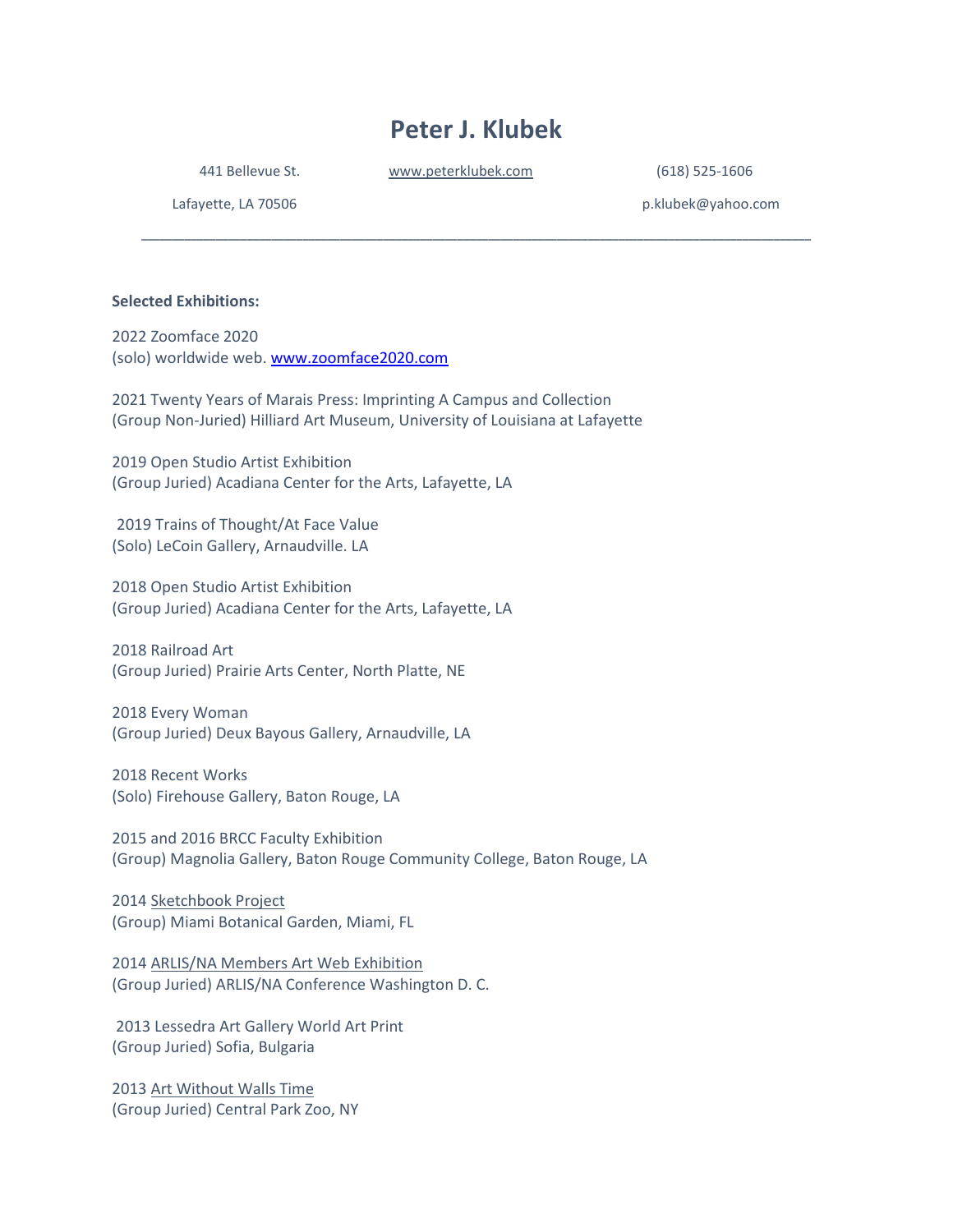## **Works in Permanent Collections**

Brooklyn Art Library Brooklyn, NY Hilliard Art Museum University of Louisiana-Lafayette

#### **Awards and Recognition**

2011 Featured Artist 21st Mid Atlantic Art Exhibition

2010 Featured Artist America's 2010: All Media

2009 Featured Artist Battery Park Outdoor Art festival

2009 Featured Artist Southern Illinois Arts Open Competition and Exhibition

2009 Featured Artist at MyArtspace.com online galleries

2005 Third place award winner SIU Athlete Portraits

#### **Grants/Fellowships**

2021 Louisiana Division of the Arts Individual Artist Relief Grant

2010 Illinois Department of Commerce and Economic Opportunity Grant: City of Carbondale to develop posters and graphics on the expanded recycling program.

## **Bibliography (Reviews/Articles/Interviews/Publications/Conference Presentations)**

2020 "Betye Saar Art Call and Response Review." *Multimedia And Technology Reviews.* December 2020

2019 "Claude Monet: The Water Lilies and Other Writings on Art Review." *Multimedia And Technology Reviews.* August 2019

2018 "Faces of Frida Review." *Multimedia And Technology Reviews.* October 2018

2017 "SCIP Postcard Makerspace." 45<sup>th</sup> Annual ARLIS/NA Conference

2014 *Art in America:* Annual Guide to Galleries and Artists

# **Education:**

Master of Library and Information Science, University of Southern Mississippi 2011

Master of Science in Education, Teaching Studio Art, Southern Illinois University, 2006

Bachelor of Fine Arts in Drawing, Southern Illinois University, 2000

Artist Residency/Study Abroad Hospitalfield House Arbroth, Scotland 2001 and 2003